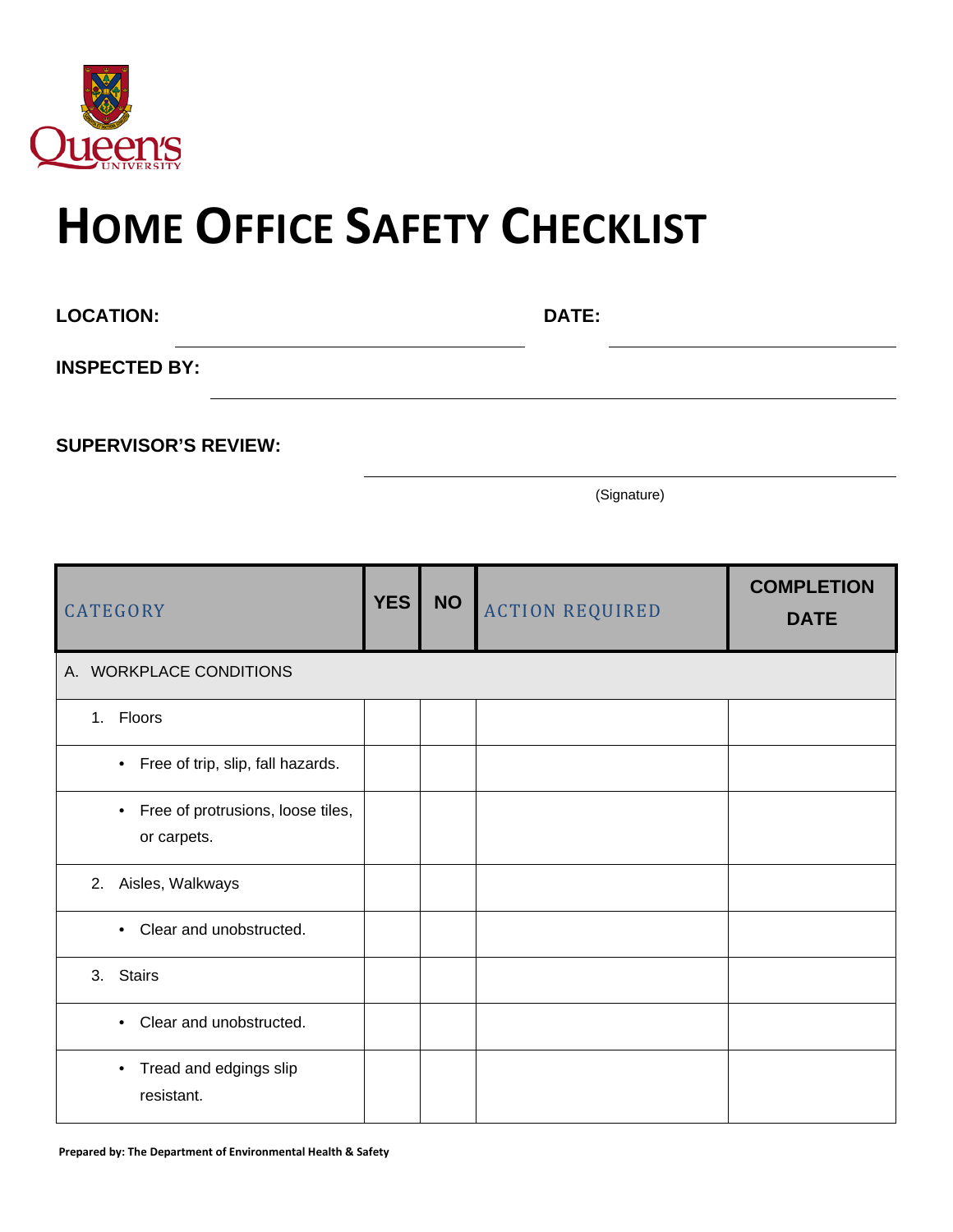

| Railing provided and in good<br>$\bullet$<br>condition.                                   |  |  |
|-------------------------------------------------------------------------------------------|--|--|
| 4. Exits                                                                                  |  |  |
| Clear and unobstructed.<br>$\bullet$                                                      |  |  |
| Outside landings, walkways<br>$\bullet$<br>clean (snow and ice).                          |  |  |
| 5. Lighting                                                                               |  |  |
| Walking/working areas<br>$\bullet$<br>adequately illuminated.                             |  |  |
| Light fixtures in good condition.<br>$\bullet$                                            |  |  |
| Ergonomics<br>6.                                                                          |  |  |
| Are proper ergonomic<br>$\bullet$<br>furniture/principles used?                           |  |  |
| Are proper lifting methods<br>$\bullet$<br>used?                                          |  |  |
| <b>B. STORAGE</b>                                                                         |  |  |
| Storage<br>1.                                                                             |  |  |
| Adequate shelving available.<br>٠                                                         |  |  |
| Shelving secured.<br>$\bullet$                                                            |  |  |
| Material properly stacked<br>$\bullet$<br>(heavy material on bottom) and<br>is it stable. |  |  |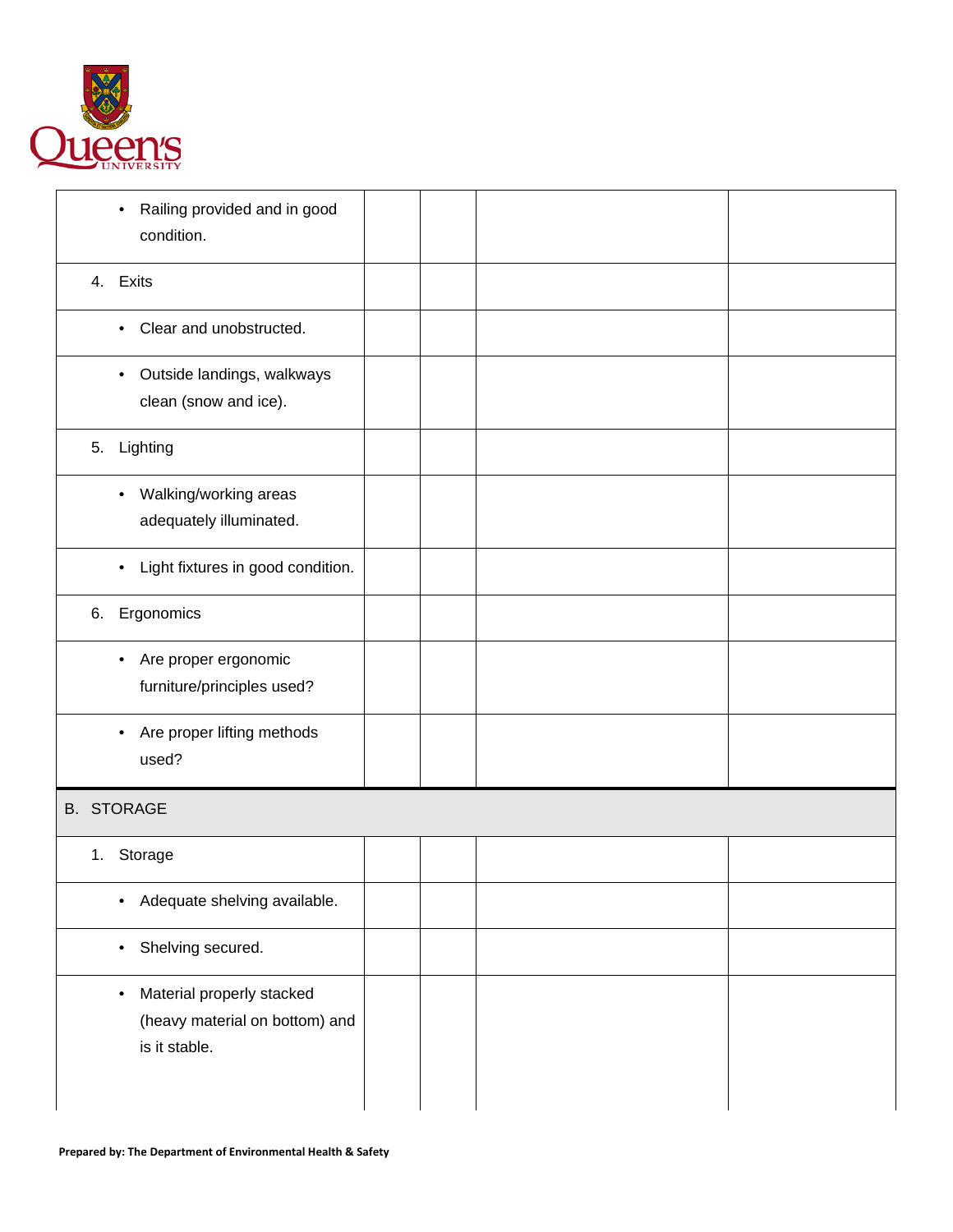

| C. EQUIPMENT/FURNISHINGS                                                                     |  |  |
|----------------------------------------------------------------------------------------------|--|--|
| 1. Equipment Condition                                                                       |  |  |
| In good repair.<br>٠                                                                         |  |  |
| Properly located.                                                                            |  |  |
| Furnishings<br>2.                                                                            |  |  |
| File cabinets secure and<br>$\bullet$<br>loaded from bottom drawer to<br>top drawer.         |  |  |
| No broken areas on desks,<br>$\bullet$<br>chairs, etc.                                       |  |  |
| No unsafe practices - drawers<br>$\bullet$<br>open, objects on floor, etc.                   |  |  |
| D. ELECTRICAL                                                                                |  |  |
| 1. Power cords in good condition -<br>no exposed wires, not frayed or<br>with cracked plugs. |  |  |
| Three-pronged plugs used where<br>2.<br>required.                                            |  |  |
| 3. Cords properly placed or secured<br>to prevent tripping.                                  |  |  |
| 4. Adequate number of outlets<br>provided. No overloading outlets<br>with too many plugs.    |  |  |